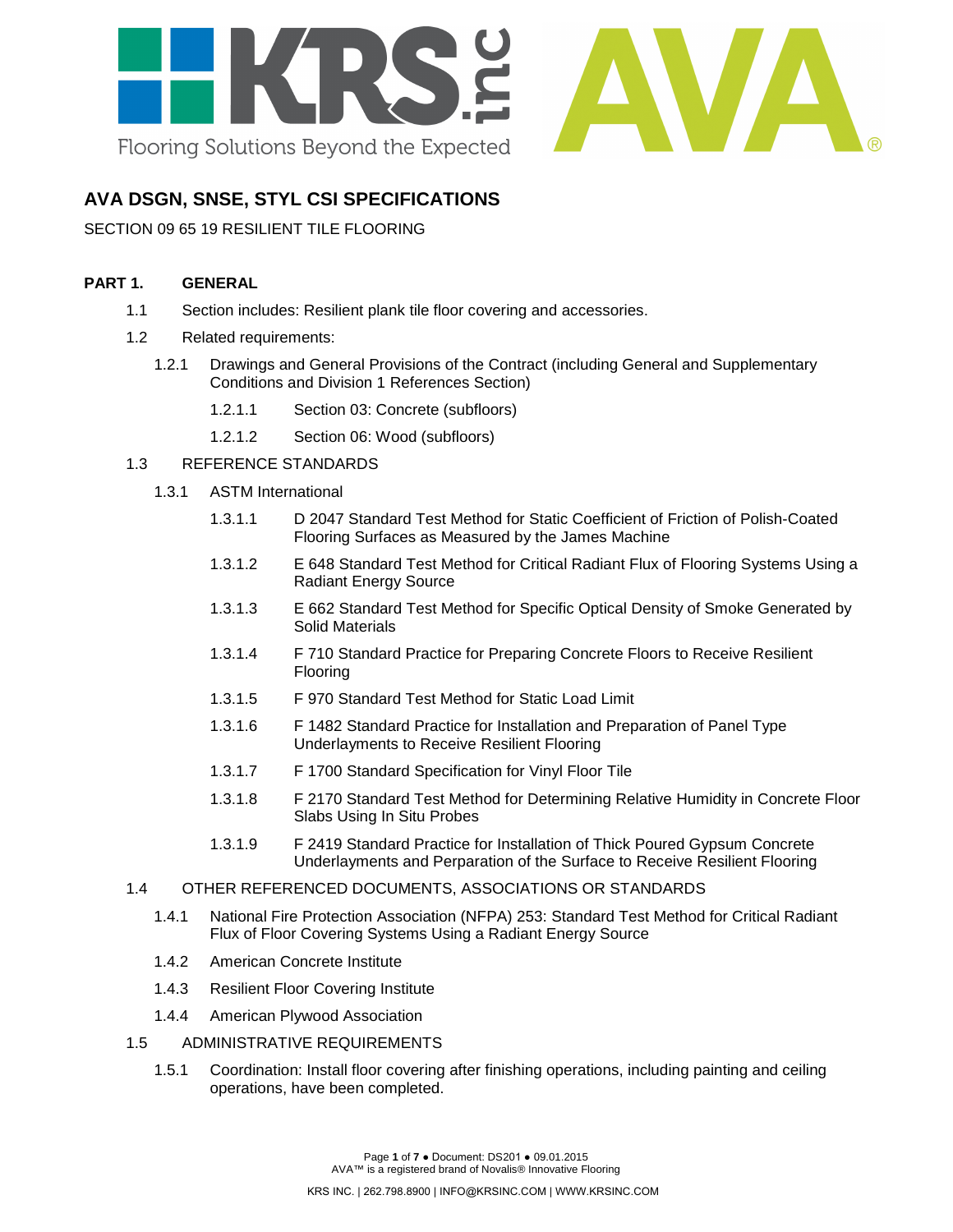

- 1.5.2 Preinstallation Meetings: Meet to confirm project requirements, substrate conditions, manufacturer's installation instructions and warranty requirements in compliance with Division 1 requirements.
- 1.5.3 Sequencing: Do not install floor covering over concrete substrates until substrates have cured and are dry to bond with adhesive as determined using test methods specified in ASTM F710 and following adhesive manufacturer's instructions.

#### 1.6 SUBMITTALS

- 1.6.1 General: Submit listed submittals in accordance with Conditions of the Contract and Division 1 Submittal Procedures.
- 1.6.2 Product Data: For specified products, submit latest edition of product supplier's technical specifications data (available from [www.avaflor.com\)](http://www.matsinc.com/).
- 1.6.3 Samples: Submit selection and verification samples showing the required finishes, colors, designs, and textures for flooring, as well as samples of adhesives and applicable accessories such as underlayment, trim moldings, etc.
- 1.6.4 Samples for verification of floor covering submit one full tile or plank per pattern, color or SKU.
- 1.6.5 Test and Evaluation reports as required by Conditions of the Contract and Division 1 Regulatory Requirements Section, submit test certificates from an independent test laboratory showing compliance with specified performance characteristics and physical properties.
- 1.6.6 Compatibility and adhesion test reports: Submit test reports confirming adhesive's effectiveness with the product(s) specified when adhesive products are not the Resilient Flooring manufacturer's branded products.
- 1.6.7 Manufacturer Instructions: For specified products, submit latest editions of product supplier's installation and cleaning & maintenance instructions (available from [www.avaflor.com\)](http://www.avaflor.com/).
- 1.6.8 Warranty documentation: For specified products and accessories, submit product supplier's warranty documents (available from [www.avaflor.com\)](http://www.avaflor.com/).

#### 1.7 SUSTAINABILITY REQUIREMENTS

- 1.7.1 AVA DSGN, SNSE, STYL
	- 1.7.1.1 MR Credit Building Product Disclosure and Optimization
		- 1.7.1.1.1 Environmental Product Declaration, Option 1
		- 1.7.1.1.2 Material Ingredients, Option 1 Health Product Declaration
		- 1.7.1.1.3 Material Ingredients, Option 2 REACH Certification
	- 1.7.1.2 EQ Credit Low Emitting Materials
		- 1.7.1.2.1 Option 1 FloorScore<sup>®</sup> Certification (must be used with LEED Compliant adhesives)
- 1.7.2 AVA DSGN, SNSE, STYL Adhesives
	- 1.7.2.1 IEQ Credit 4.1 Low Emitting Materials
	- 1.7.2.2 IEQ Credit 4.3 Low VOC ratings, help qualify installations for this credit as part of a flooring system
	- 1.7.2.3 MR Credit 5 Regional Materials, on jobsites within 500 miles from manufacturing location: Dalton, GA

# 1.8 QUALITY ASSURANCE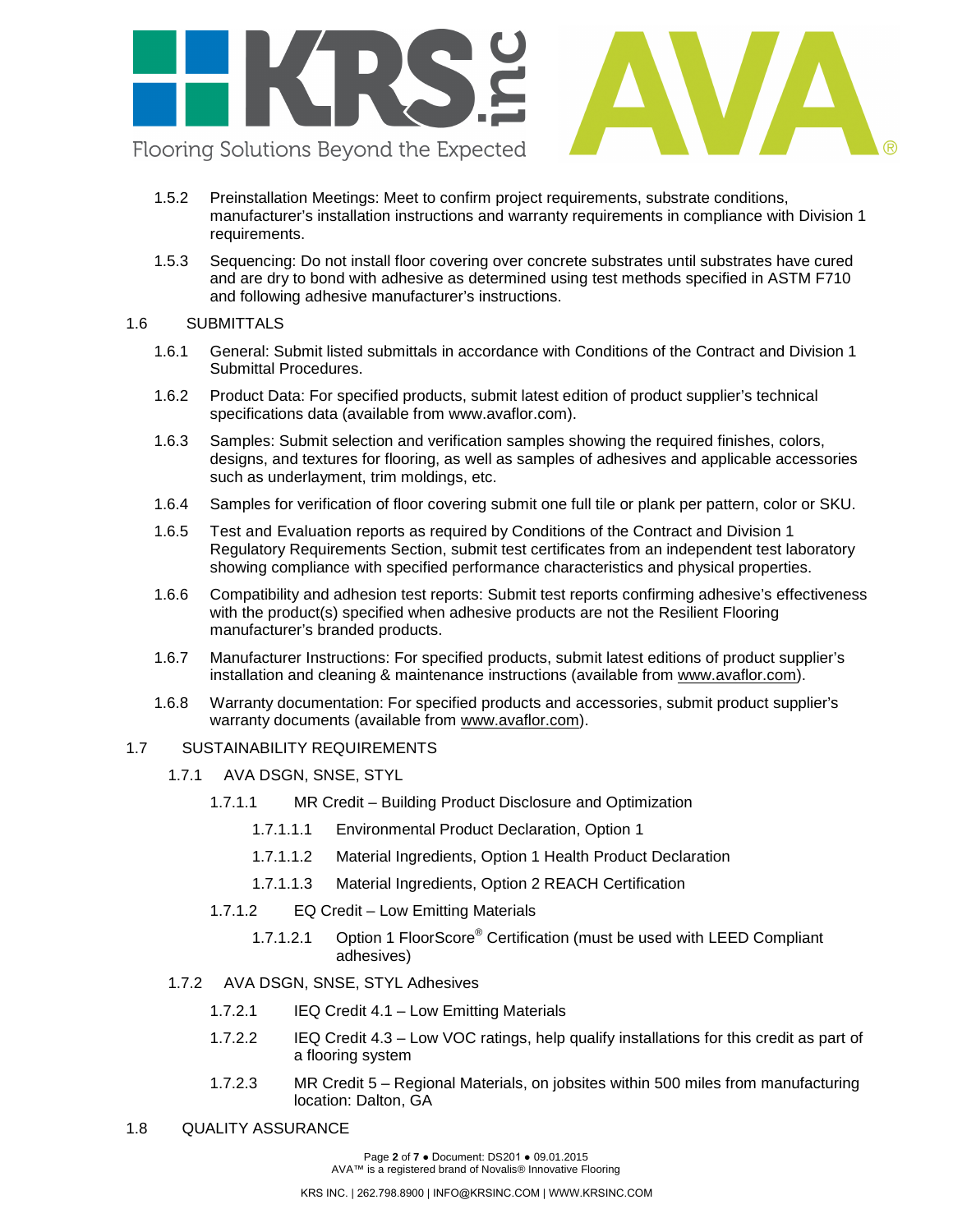

- 1.8.1 Manufacturer: Manufacturer shall be ISO 9001, ISO 14001 and ISO 18001 certified.
- 1.8.2 Installer: Installer shall have a minimum of five years of proven experience in performing work of this section and in installing vinyl floor covering similar to that required for this project and shall provide a minimum of three references for comparable systems and installations successfully performed by the installer within the last 18 months.
- 1.8.3 Testing Agencies: Agencies shall be independent and qualified or certified to perform any necessary testing, including but not limited to concrete and moisture testing.
- 1.8.4 Concrete Moisture Test: Perform moisture tests according to ASTM F2170, Standard Test Method for Determining Relative Humidity in Concrete Floor Slabs Using In Situ Probes.
- 1.8.5 A diagram of the area showing the location and results of each test shall be dated and submitted to the architect, general contractor, and/or end user. If test results exceed the floor covering manufacturer's limits, installation shall not commence until results conform to limits.
- 1.8.6 Concrete pH Test: Perform pH tests on concrete. Readings below 7.0 and above 10.0 can adversely affect resilient flooring or adhesives, or both.
- 1.8.7 Surface porosity testing shall be performed on all concrete, gypsum and other surfaces to ensure proper adhesive and installation is achieved. Follow adhesive manufacturer's guidelines for determining surface porosity.
- 1.8.8 Wood substrate: Reference Standard ASTM F1482, for details on wood underlayment requirements and manufacturer's requirements for acceptable wood underlayment panels.
- 1.9 DELIVERY, STORAGE, AND HANDLING\
	- 1.9.1 General: Comply with Division 1 Product Requirements Section.
	- 1.9.2 Delivery and Acceptance Requirements: Comply with the product supplier's ordering and lead time requirements to avoid construction delays, and to allow material to acclimatize as required in the specified product's installation instructions. Accept delivery of materials only if they are in unopened, undamaged packaging that bears the name and brand of the manufacturer/product supplier, project identification, and shipping and handling instructions.
	- 1.9.3 Storage and Handling Requirements: Upon receiving floor covering, immediately remove from pallet and lay on a flat surface. Store tile or plank boxes no more than five boxes high. Store material -- including underlayment panels, patching or underlayment compound, floor covering material, adhesive, and welding rods -- in the original packaging (as delivered) in areas that are enclosed and weather tight with the permanent HVAC system set at a temperature of between 65°F and 80°F for a minimum of 48 hours prior to commencement of installation. In addition, comply with storage and handling requirements listed on product packaging, and described in the latest edition of the product's installation instructions (available from [www.avaflor.com\)](http://www.avaflor.com/).

#### **PART 2. PRODUCTS**

- 2.1 Supplier: AVA by Novalis Innovative Flooring; distributed by Capri cork email: [sales@avaflor.com](mailto:sales@avaflor.com) website: [www.avaflor.com.](http://www.matsinc.com/)
- 2.2 Substitutions: no substitutions permitted. [Specifier note: edit this paragraph to suit project requirements. If substitutions are permitted, edit text. Add text to refer to Division 1 Project Requirements (Product Substitutions Procedures) Section.]
- 2.3 Product Options
	- 2.3.1 AVA STYL Planks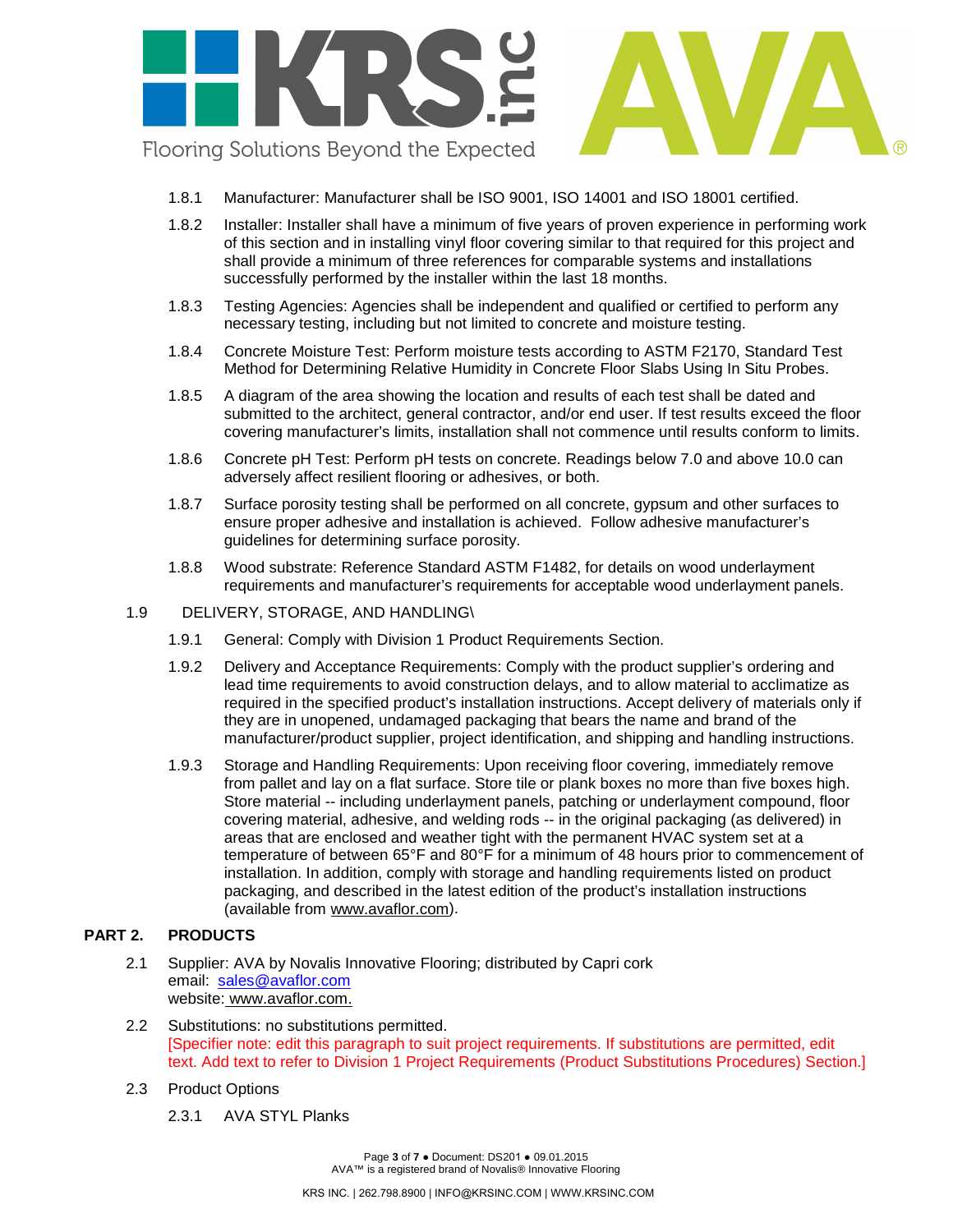

| 2.3.1.1               | Classification:                | ASTM F1700, Class III, Type B                                                                                                                                                                                                                                                                                                                                                                                                                                                                                                                                                                                      |  |  |
|-----------------------|--------------------------------|--------------------------------------------------------------------------------------------------------------------------------------------------------------------------------------------------------------------------------------------------------------------------------------------------------------------------------------------------------------------------------------------------------------------------------------------------------------------------------------------------------------------------------------------------------------------------------------------------------------------|--|--|
| 2.3.1.2               | Gauge:                         | $2.0 \text{ mm}$                                                                                                                                                                                                                                                                                                                                                                                                                                                                                                                                                                                                   |  |  |
| 2.3.1.3               | Wear layer:                    | $0.2$ mm $(8.0$ mil)                                                                                                                                                                                                                                                                                                                                                                                                                                                                                                                                                                                               |  |  |
| 2.3.1.4               | Size:                          | $6" \times 36"$                                                                                                                                                                                                                                                                                                                                                                                                                                                                                                                                                                                                    |  |  |
| 2.3.1.5               | Carton:                        | 36 sq. ft per case                                                                                                                                                                                                                                                                                                                                                                                                                                                                                                                                                                                                 |  |  |
| 2.3.1.6               | Edges:                         | MicroBevel                                                                                                                                                                                                                                                                                                                                                                                                                                                                                                                                                                                                         |  |  |
| 2.3.1.7               | Installation Method:           | <b>Direct Glue</b>                                                                                                                                                                                                                                                                                                                                                                                                                                                                                                                                                                                                 |  |  |
| 2.3.1.8               | Colors:                        | CM001<br>Contemporary Maple Blonde<br>Contemporary Maple Cappuccino<br>CM002<br>Contemporary Maple Espresso<br>CM003<br><b>Contemporary Maple Silver</b><br>CM004<br><b>Washington Cherry</b><br><b>WC001</b><br><b>Ontario Apple</b><br>OA001<br><b>Baltic Oak White</b><br><b>BO001</b><br><b>Baltic Oak Taupe</b><br>BO002<br><b>Baltic Oak Suade</b><br><b>BO003</b><br><b>Baltic Oak Tin</b><br><b>BO004</b><br>SA001<br>Sawn Oak Brown<br>Sawn Oak Grey<br>SA002<br>American Walnut Tan<br>AW001<br>AW002<br>American Walnut Honey<br>American Walnut Cinnamon<br>AW003<br>AW004<br>American Walnut Charcoal |  |  |
|                       | <b>AVA STYL 2G Clic Planks</b> |                                                                                                                                                                                                                                                                                                                                                                                                                                                                                                                                                                                                                    |  |  |
| 2.3.2.1               | Classification:                | ASTM F1700, Class III, Type B                                                                                                                                                                                                                                                                                                                                                                                                                                                                                                                                                                                      |  |  |
| 2.3.2.2               | Gauge:                         | $3.2 \text{ mm}$                                                                                                                                                                                                                                                                                                                                                                                                                                                                                                                                                                                                   |  |  |
| 2.3.2.3               | Wear layer:                    | $0.2$ mm $(8.0$ mil)                                                                                                                                                                                                                                                                                                                                                                                                                                                                                                                                                                                               |  |  |
| 2.3.2.4               | Size:                          | $6" \times 36"$                                                                                                                                                                                                                                                                                                                                                                                                                                                                                                                                                                                                    |  |  |
| 2.3.2.5               | Carton:                        | 22.8 sq. ft per case                                                                                                                                                                                                                                                                                                                                                                                                                                                                                                                                                                                               |  |  |
| 2.3.2.6               | Edges:                         | Straight                                                                                                                                                                                                                                                                                                                                                                                                                                                                                                                                                                                                           |  |  |
| 2.3.2.7               | Installation Method:           | 2G Clic                                                                                                                                                                                                                                                                                                                                                                                                                                                                                                                                                                                                            |  |  |
| 2.3.2.8               | Colors:                        | All STYL colors listed in section 2.3.1.8                                                                                                                                                                                                                                                                                                                                                                                                                                                                                                                                                                          |  |  |
| <b>AVA SNSE Tiles</b> |                                |                                                                                                                                                                                                                                                                                                                                                                                                                                                                                                                                                                                                                    |  |  |
| 2.3.3.1               | Classification:                | ASTM F1700, Class III, Type B                                                                                                                                                                                                                                                                                                                                                                                                                                                                                                                                                                                      |  |  |
| 2.3.3.2               | Gauge:                         | $2.5$ mm                                                                                                                                                                                                                                                                                                                                                                                                                                                                                                                                                                                                           |  |  |
| 2.3.3.3               | Wear layer:                    | 0.5 mm (20.0 mil)                                                                                                                                                                                                                                                                                                                                                                                                                                                                                                                                                                                                  |  |  |

2.3.3.4 Size: 12" x 24" 2.3.3.5 Carton: 36 sq. ft per case

 $2.3.2$ 

 $2.3.3$ 

2.3.3.6 Edges: Microbevel 2.3.3.7 Installation Method: Direct Glue

> Page **4** of **7** ● Document: DS201 ● 09.01.2015 AVA™ is a registered brand of Novalis® Innovative Flooring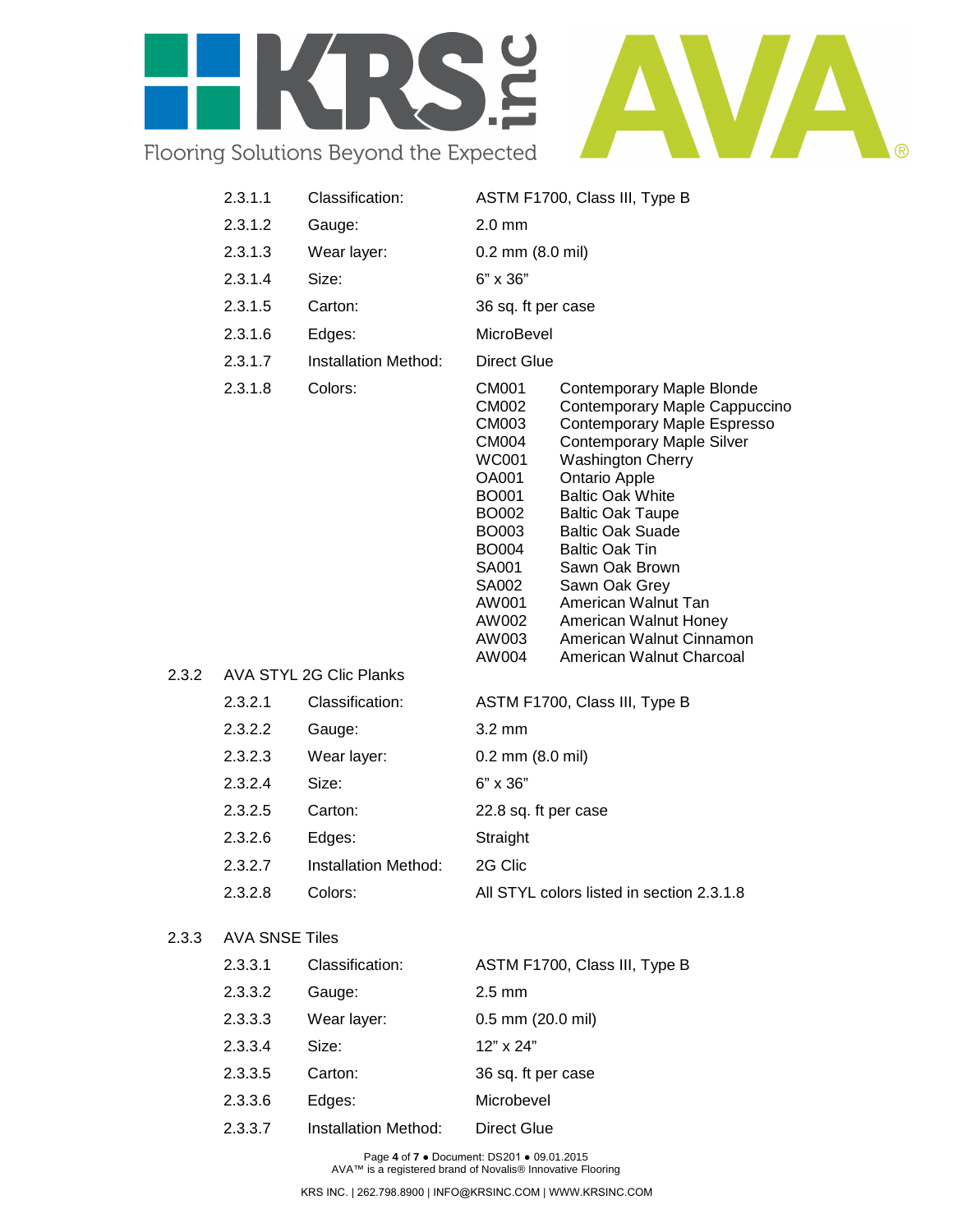

| 2.3.4 | 2.3.3.8 | Colors:<br><b>AVA DSGN Planks and Tiles</b> | <b>FS001</b><br>FS002<br>FS003<br><b>FS004</b><br><b>FS005</b><br><b>FS006</b><br><b>FS007</b><br><b>FS008</b><br><b>FS009</b><br><b>FS010</b><br>FS011<br>FS012<br>FS013<br><b>FS014</b><br><b>FS015</b><br><b>FS016</b>               | Lemon<br>Tangerine<br>Pomegranate<br>Turquoise<br>Ocean<br>Sea Foam<br>Lime<br>Fudge<br>Sand<br>Pecan<br>Seashell<br>Graphite<br>Haze<br>Iron<br>Titanium<br>Coal                                                                                                                                                                                                                                                                                                                                                                                                                           |  |
|-------|---------|---------------------------------------------|-----------------------------------------------------------------------------------------------------------------------------------------------------------------------------------------------------------------------------------------|---------------------------------------------------------------------------------------------------------------------------------------------------------------------------------------------------------------------------------------------------------------------------------------------------------------------------------------------------------------------------------------------------------------------------------------------------------------------------------------------------------------------------------------------------------------------------------------------|--|
|       | 2.3.4.1 | Classification:                             |                                                                                                                                                                                                                                         | ASTM F1700, Class III, Type B                                                                                                                                                                                                                                                                                                                                                                                                                                                                                                                                                               |  |
|       | 2.3.4.2 | Gauge:                                      | $2.5 \text{ mm}$                                                                                                                                                                                                                        |                                                                                                                                                                                                                                                                                                                                                                                                                                                                                                                                                                                             |  |
|       | 2.3.4.3 | Wear layer:                                 |                                                                                                                                                                                                                                         | $0.5$ mm $(20.0$ mil)                                                                                                                                                                                                                                                                                                                                                                                                                                                                                                                                                                       |  |
|       | 2.3.4.4 | Size:                                       | 6" x 48" Planks; 12" x 24" Tiles                                                                                                                                                                                                        |                                                                                                                                                                                                                                                                                                                                                                                                                                                                                                                                                                                             |  |
|       | 2.3.4.5 | Carton:                                     | 32 sq. ft. per case Planks; 36 sq. ft. per case Tiles                                                                                                                                                                                   |                                                                                                                                                                                                                                                                                                                                                                                                                                                                                                                                                                                             |  |
|       | 2.3.4.6 | Edges:                                      | Microbevel                                                                                                                                                                                                                              |                                                                                                                                                                                                                                                                                                                                                                                                                                                                                                                                                                                             |  |
|       | 2.3.4.7 | Installation Method:                        | <b>Direct Glue</b>                                                                                                                                                                                                                      |                                                                                                                                                                                                                                                                                                                                                                                                                                                                                                                                                                                             |  |
|       | 2.3.4.8 | Color DSGN Planks:                          | AO001<br>AO002<br>AO003<br>AO004<br>AO005<br>AO006<br>TO001<br>TO002<br>TO003<br>TO004<br><b>TO005</b><br>TO006<br>CO001<br>CO002<br>CO003<br>CO004<br>AP001<br>AP002<br>AP003<br>AP004<br><b>BW001</b><br><b>BW002</b><br><b>BW003</b> | Alpine Oak Ice<br>Alpine Oak Fog<br>Alpine Oak Aurora<br>Alpine Oak Core<br>Alpine Oak Khaki<br>Alpine Oak Chestnut<br><b>Tuscany Oak Snow</b><br><b>Tuscany Oak Mist</b><br>Tuscany Oak Safari<br><b>Tuscany Oak Harvest</b><br><b>Tuscany Oak Steel</b><br><b>Tuscany Oak Wenge</b><br>Carolina Oak Natural<br>Carolina Oak Honey<br>Carolina Oak Golden<br>Carolina Oak Gunstock<br>Australian Pecan Spring<br>Australian Pecan Summer<br>Australian Pecan Autumn<br>Australian Pecan Winter<br><b>Burnished Wood Syrup</b><br><b>Burnished Wood Spice</b><br><b>Burnished Wood Bark</b> |  |

Page **5** of **7** ● Document: DS201 ● 09.01.2015 AVA™ is a registered brand of Novalis® Innovative Flooring

BW004 Burnished Wood Coco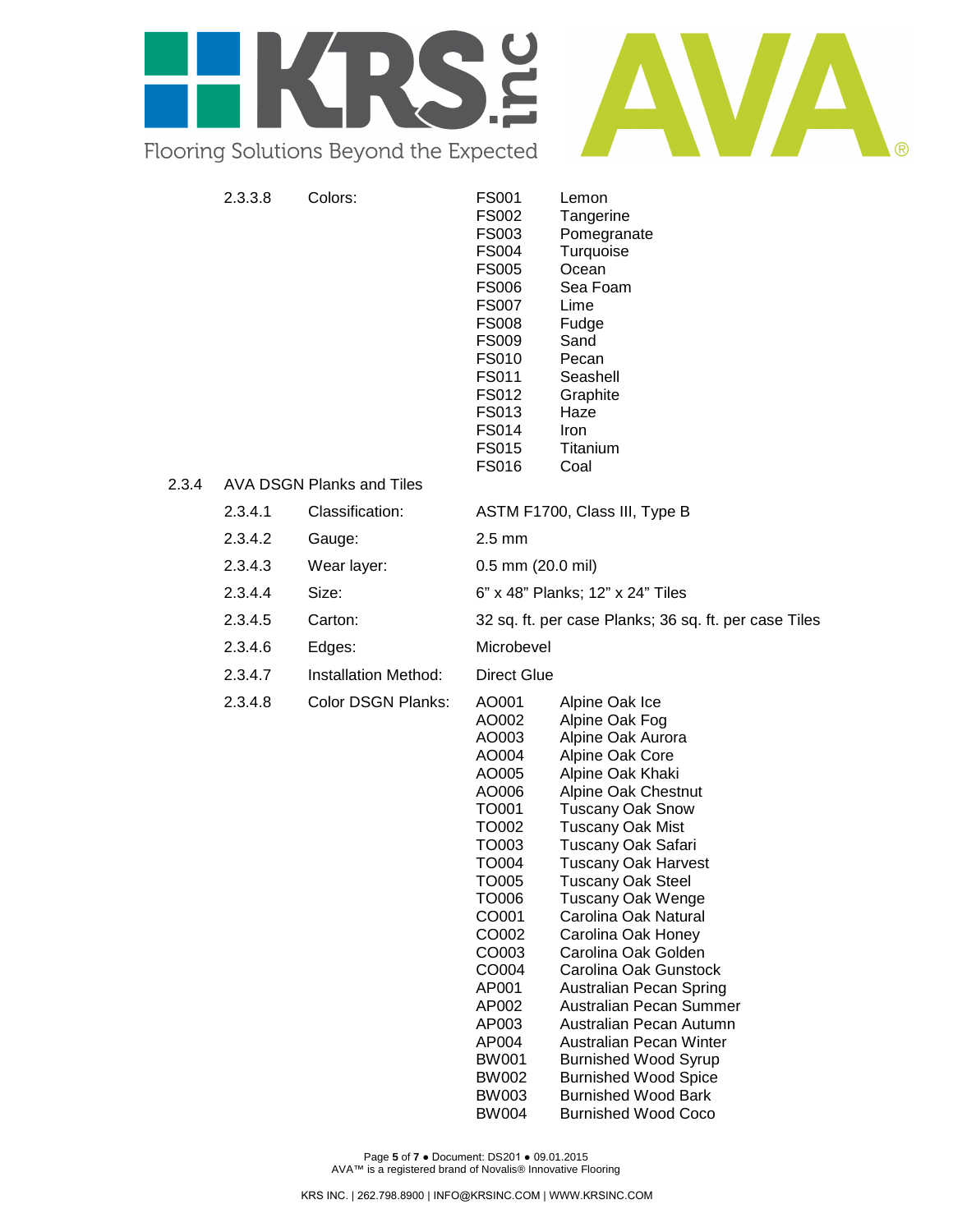

|       |                                     | <b>Colors DSGN Tiles:</b>      | AS001<br>AS002<br>AS003<br>AS004<br>PW001<br>PW002<br><b>PW003</b><br><b>PW004</b> | Antique Stone Athens<br>Antique Stone Santorini<br>Antique Stone Florence<br>Antique Stone Rome<br>Petrified Wood Opal<br>Petrified Wood Beige<br><b>Petrified Wood Platinum</b><br><b>Petrified Wood Black</b> |  |  |
|-------|-------------------------------------|--------------------------------|------------------------------------------------------------------------------------|-----------------------------------------------------------------------------------------------------------------------------------------------------------------------------------------------------------------|--|--|
| 2.3.5 | AVA DSGN Loose Lay Planks and Tiles |                                |                                                                                    |                                                                                                                                                                                                                 |  |  |
|       | 2.3.5.1                             | Classification:                | ASTM F1700, Class III, Type B                                                      |                                                                                                                                                                                                                 |  |  |
|       | 2.3.5.2                             | Gauge:                         | $5.0$ mm                                                                           |                                                                                                                                                                                                                 |  |  |
|       | 2.3.5.3                             | Wear layer:                    | $0.5$ mm $(20.0$ mil)                                                              |                                                                                                                                                                                                                 |  |  |
|       | 2.3.5.4                             | Size:                          | 9" x 48" Planks; 18" x 36" Tiles                                                   |                                                                                                                                                                                                                 |  |  |
|       | 2.3.5.5                             | Carton:                        | 36 sq. ft. per case Planks; 18 sq. ft. per case Tiles                              |                                                                                                                                                                                                                 |  |  |
|       | 2.3.5.6                             | Edges:                         | Microbevel                                                                         |                                                                                                                                                                                                                 |  |  |
|       | 2.3.5.7                             | Installation Method:           | Loose Lay, Perimeter glue, Full-spread                                             |                                                                                                                                                                                                                 |  |  |
|       | 2.3.5.8                             | Colors                         | All DSGN colors listed in section 2.3.4.8                                          |                                                                                                                                                                                                                 |  |  |
| 2.3.6 |                                     | AVA DSGN Clic Planks and Tiles |                                                                                    |                                                                                                                                                                                                                 |  |  |
|       | 2.3.6.1                             | Classification:                |                                                                                    | ASTM F1700, Class III, Type B                                                                                                                                                                                   |  |  |
|       | 2.3.6.2                             | Gauge:                         | $5.0 \text{ mm}$                                                                   |                                                                                                                                                                                                                 |  |  |
|       | 2.3.6.3                             | Wear layer:                    | $0.5$ mm $(20.0$ mil)                                                              |                                                                                                                                                                                                                 |  |  |
|       | 2.3.6.4                             | Size:                          | 7" x 48" Planks; 12" x 24" Tiles                                                   |                                                                                                                                                                                                                 |  |  |
|       | 2.3.6.5                             | Carton:                        | 17 sq. ft. per case Planks; 19 sq. ft. per case Tiles                              |                                                                                                                                                                                                                 |  |  |
|       | 2.3.6.6                             | Edges:                         | Straight                                                                           |                                                                                                                                                                                                                 |  |  |
|       | 2.3.6.7                             | Installation Method:           | 5G Clic                                                                            |                                                                                                                                                                                                                 |  |  |
|       | 2.3.6.8                             | Colors:                        | All DSGN colors listed in section 2.3.4.8                                          |                                                                                                                                                                                                                 |  |  |

2.4 Performance: Physical properties of AVAFLOR Planks and Tiles shall conform to the published technical specifications for each individual product. Technical data can be found at [www.avaflor.com.](http://www.avaflor.com/)

#### 2.5 ACCESSORY PRODUCTS

- 2.5.1 Adhesives:
	- 2.5.1.1 Transitional vinyl adhesive Novalis type NFA-T226 (available from Capri) shall be used in full spread applications. Apply adhesive according to manufacturer's recommendations.
	- 2.5.1.2 Aerosol spray adhesive from Novalis type NFA-S300 (available from Capri) shall be used in full spread and loose lay applications. Apply adhesive according to manufacturer's recommendations and installation guidelines for the specific flooring.
	- 2.5.1.3 Underlayment adhesive from Novalis type NFA-U200 (available from Capri) shall be used solely with Novalis Acoustical Underlayment. Follow instruction guides for proper application with underlayment.